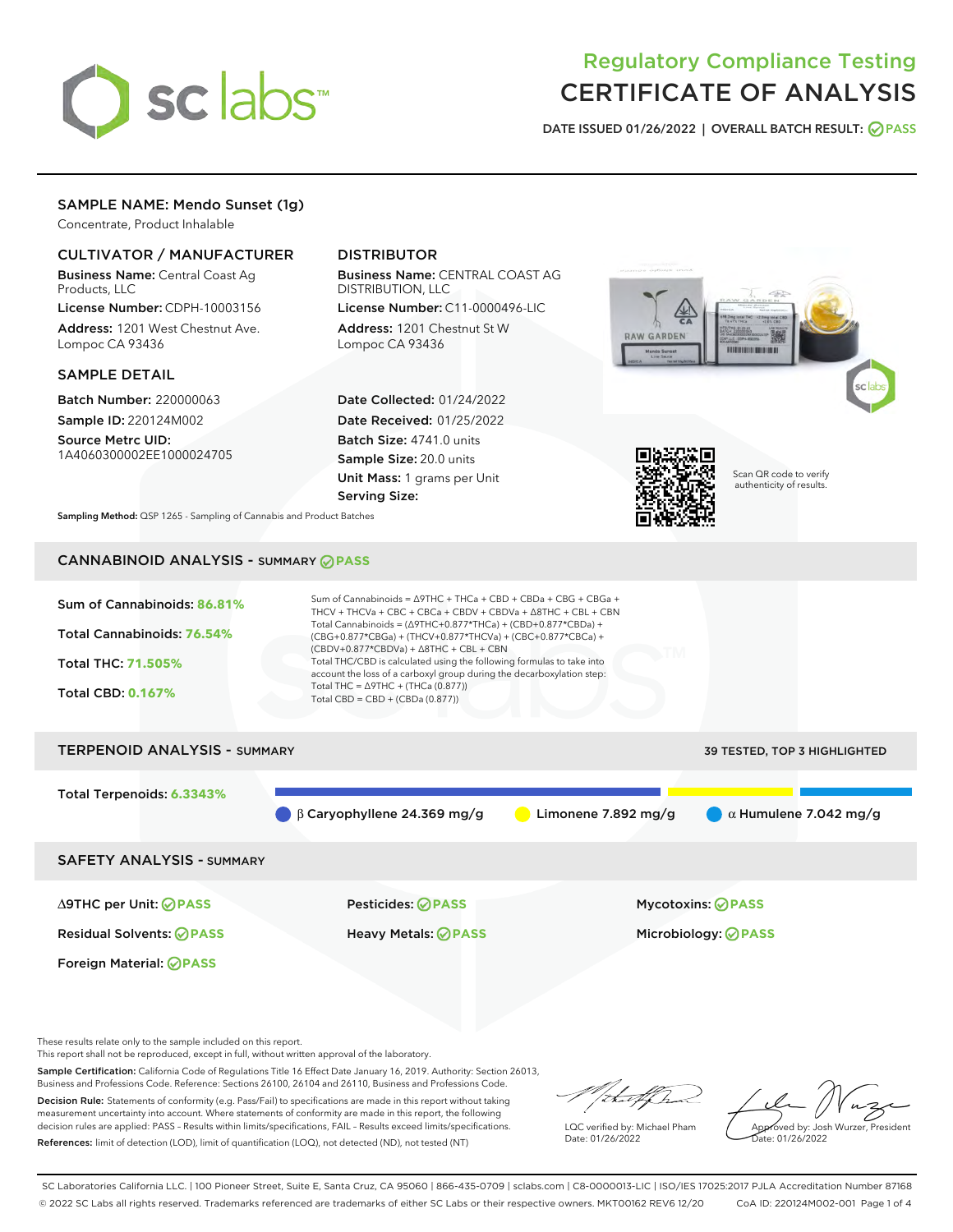



MENDO SUNSET (1G) | DATE ISSUED 01/26/2022 | OVERALL BATCH RESULT: ○ PASS

#### CANNABINOID TEST RESULTS - 01/25/2022 2 PASS

Tested by high-performance liquid chromatography with diode-array detection (HPLC-DAD). **Method:** QSP 1157 - Analysis of Cannabinoids by HPLC-DAD

#### TOTAL CANNABINOIDS: **76.54%**

Total Cannabinoids (Total THC) + (Total CBD) + (Total CBG) + (Total THCV) + (Total CBC) + (Total CBDV) + ∆8THC + CBL + CBN

TOTAL THC: **71.505%** Total THC (∆9THC+0.877\*THCa)

TOTAL CBD: **0.167%**

Total CBD (CBD+0.877\*CBDa)

TOTAL CBG: 2.71% Total CBG (CBG+0.877\*CBGa)

TOTAL THCV: 0.498% Total THCV (THCV+0.877\*THCVa)

TOTAL CBC: 1.661% Total CBC (CBC+0.877\*CBCa)

TOTAL CBDV: ND Total CBDV (CBDV+0.877\*CBDVa)

| <b>COMPOUND</b>  | LOD/LOQ<br>(mg/g)          | <b>MEASUREMENT</b><br><b>UNCERTAINTY</b><br>(mg/g) | <b>RESULT</b><br>(mg/g) | <b>RESULT</b><br>(%) |
|------------------|----------------------------|----------------------------------------------------|-------------------------|----------------------|
| <b>THCa</b>      | 0.05 / 0.14                | ±20.225                                            | 786.96                  | 78.696               |
| <b>A9THC</b>     | 0.06/0.26                  | ±0.856                                             | 24.89                   | 2.489                |
| <b>CBGa</b>      | 0.1/0.2                    | ±1.13                                              | 21.6                    | 2.16                 |
| <b>CBCa</b>      | 0.07/0.28                  | ±0.926                                             | 18.94                   | 1.894                |
| <b>CBG</b>       | 0.06/0.19                  | ±0.321                                             | 8.14                    | 0.814                |
| <b>THCVa</b>     | 0.07 / 0.20                | ±0.271                                             | 5.68                    | 0.568                |
| <b>CBDa</b>      | 0.02/0.19                  | ±0.055                                             | 1.90                    | 0.190                |
| <b>CBC</b>       | 0.2 / 0.5                  | N/A                                                | $<$ LOQ                 | $<$ LOQ              |
| $\triangle$ 8THC | 0.1/0.4                    | N/A                                                | <b>ND</b>               | <b>ND</b>            |
| <b>THCV</b>      | 0.1 / 0.2                  | N/A                                                | <b>ND</b>               | <b>ND</b>            |
| <b>CBD</b>       | 0.07/0.29                  | N/A                                                | <b>ND</b>               | <b>ND</b>            |
| <b>CBDV</b>      | 0.04 / 0.15                | N/A                                                | <b>ND</b>               | <b>ND</b>            |
| <b>CBDVa</b>     | 0.03 / 0.53                | N/A                                                | <b>ND</b>               | <b>ND</b>            |
| <b>CBL</b>       | 0.06 / 0.24                | N/A                                                | <b>ND</b>               | <b>ND</b>            |
| <b>CBN</b>       | 0.1/0.3                    | N/A                                                | <b>ND</b>               | <b>ND</b>            |
|                  | <b>SUM OF CANNABINOIDS</b> |                                                    | 868.1 mg/g              | 86.81%               |

#### **UNIT MASS: 1 grams per Unit**

| ∆9THC per Unit                         | 1100 per-package limit | 24.89 mg/unit  | <b>PASS</b> |
|----------------------------------------|------------------------|----------------|-------------|
| <b>Total THC per Unit</b>              |                        | 715.05 mg/unit |             |
| <b>CBD</b> per Unit                    |                        | <b>ND</b>      |             |
| <b>Total CBD per Unit</b>              |                        | $1.67$ mg/unit |             |
| <b>Sum of Cannabinoids</b><br>per Unit |                        | 868.1 mg/unit  |             |
| <b>Total Cannabinoids</b><br>per Unit  |                        | 765.4 mg/unit  |             |

#### TERPENOID TEST RESULTS - 01/26/2022

Terpene analysis utilizing gas chromatography-flame ionization detection (GC-FID). **Method:** QSP 1192 - Analysis of Terpenoids by GC-FID

| <b>COMPOUND</b>           | LOD/LOQ<br>(mg/g) | <b>MEASUREMENT</b><br><b>UNCERTAINTY</b><br>(mg/g) | <b>RESULT</b><br>(mg/g)                          | <b>RESULT</b><br>(%) |
|---------------------------|-------------------|----------------------------------------------------|--------------------------------------------------|----------------------|
| $\beta$ Caryophyllene     | 0.004 / 0.012     | ±0.8675                                            | 24.369                                           | 2.4369               |
| Limonene                  | 0.005 / 0.016     | ±0.1129                                            | 7.892                                            | 0.7892               |
| $\alpha$ Humulene         | 0.009/0.029       | ±0.2260                                            | 7.042                                            | 0.7042               |
| <b>Myrcene</b>            | 0.008 / 0.025     | ±0.0807                                            | 6.253                                            | 0.6253               |
| Linalool                  | 0.009 / 0.032     | ±0.2015                                            | 5.303                                            | 0.5303               |
| <b>Nerolidol</b>          | 0.009 / 0.028     | ±0.1236                                            | 1.965                                            | 0.1965               |
| Terpinolene               | 0.008 / 0.026     | ±0.0323                                            | 1.577                                            | 0.1577               |
| <b>Terpineol</b>          | 0.016 / 0.055     | ±0.0890                                            | 1.449                                            | 0.1449               |
| Fenchol                   | 0.010 / 0.034     | ±0.0463                                            | 1.197                                            | 0.1197               |
| $\alpha$ Bisabolol        | 0.008 / 0.026     | ±0.0575                                            | 1.076                                            | 0.1076               |
| $\beta$ Pinene            | 0.004 / 0.014     | ±0.0109                                            | 0.945                                            | 0.0945               |
| Caryophyllene<br>Oxide    | 0.010 / 0.033     | ±0.0425                                            | 0.923                                            | 0.0923               |
| Ocimene                   | 0.011 / 0.038     | ±0.0270                                            | 0.841                                            | 0.0841               |
| trans- $\beta$ -Farnesene | 0.008 / 0.025     | ±0.0268                                            | 0.754                                            | 0.0754               |
| $\alpha$ Pinene           | 0.005 / 0.017     | ±0.0043                                            | 0.502                                            | 0.0502               |
| <b>Borneol</b>            | 0.005 / 0.016     | ±0.0166                                            | 0.395                                            | 0.0395               |
| Valencene                 | 0.009 / 0.030     | ±0.0145                                            | 0.210                                            | 0.0210               |
| Fenchone                  | 0.009 / 0.028     | ±0.0047                                            | 0.161                                            | 0.0161               |
| Camphene                  | 0.005 / 0.015     | ±0.0013                                            | 0.114                                            | 0.0114               |
| Guaiol                    | 0.009 / 0.030     | ±0.0032                                            | 0.068                                            | 0.0068               |
| $\alpha$ Phellandrene     | 0.006 / 0.020     | ±0.0007                                            | 0.053                                            | 0.0053               |
| Sabinene Hydrate          | 0.006 / 0.022     | ±0.0018                                            | 0.047                                            | 0.0047               |
| Geraniol                  | 0.002 / 0.007     | ±0.0018                                            | 0.040                                            | 0.0040               |
| Citronellol               | 0.003 / 0.010     | ±0.0019                                            | 0.039                                            | 0.0039               |
| $\gamma$ Terpinene        | 0.006 / 0.018     | ±0.0007                                            | 0.038                                            | 0.0038               |
| $\alpha$ Terpinene        | 0.005 / 0.017     | ±0.0005                                            | 0.031                                            | 0.0031               |
| 3 Carene                  | 0.005 / 0.018     | ±0.0004                                            | 0.030                                            | 0.0030               |
| Eucalyptol                | 0.006 / 0.018     | ±0.0007                                            | 0.029                                            | 0.0029               |
| Sabinene                  | 0.004 / 0.014     | N/A                                                | <loq< th=""><th><loq< th=""></loq<></th></loq<>  | <loq< th=""></loq<>  |
| p-Cymene                  | 0.005 / 0.016     | N/A                                                | <loq< th=""><th><math>&lt;</math>LOQ</th></loq<> | $<$ LOQ              |
| (-)-Isopulegol            | 0.005 / 0.016     | N/A                                                | ND                                               | ND                   |
| Camphor                   | 0.006 / 0.019     | N/A                                                | ND                                               | ND                   |
| Isoborneol                | 0.004 / 0.012     | N/A                                                | <b>ND</b>                                        | ND                   |
| Menthol                   | 0.008 / 0.025     | N/A                                                | ND                                               | ND                   |
| Nerol                     | 0.003 / 0.011     | N/A                                                | ND                                               | ND                   |
| R-(+)-Pulegone            | 0.003 / 0.011     | N/A                                                | <b>ND</b>                                        | ND                   |
| <b>Geranyl Acetate</b>    | 0.004 / 0.014     | N/A                                                | ND                                               | ND                   |
| $\alpha$ Cedrene          | 0.005 / 0.016     | N/A                                                | ND                                               | ND                   |
| Cedrol                    | 0.008 / 0.027     | N/A                                                | <b>ND</b>                                        | ND                   |
| <b>TOTAL TERPENOIDS</b>   |                   | 63.343 mg/g                                        | 6.3343%                                          |                      |

SC Laboratories California LLC. | 100 Pioneer Street, Suite E, Santa Cruz, CA 95060 | 866-435-0709 | sclabs.com | C8-0000013-LIC | ISO/IES 17025:2017 PJLA Accreditation Number 87168 © 2022 SC Labs all rights reserved. Trademarks referenced are trademarks of either SC Labs or their respective owners. MKT00162 REV6 12/20 CoA ID: 220124M002-001 Page 2 of 4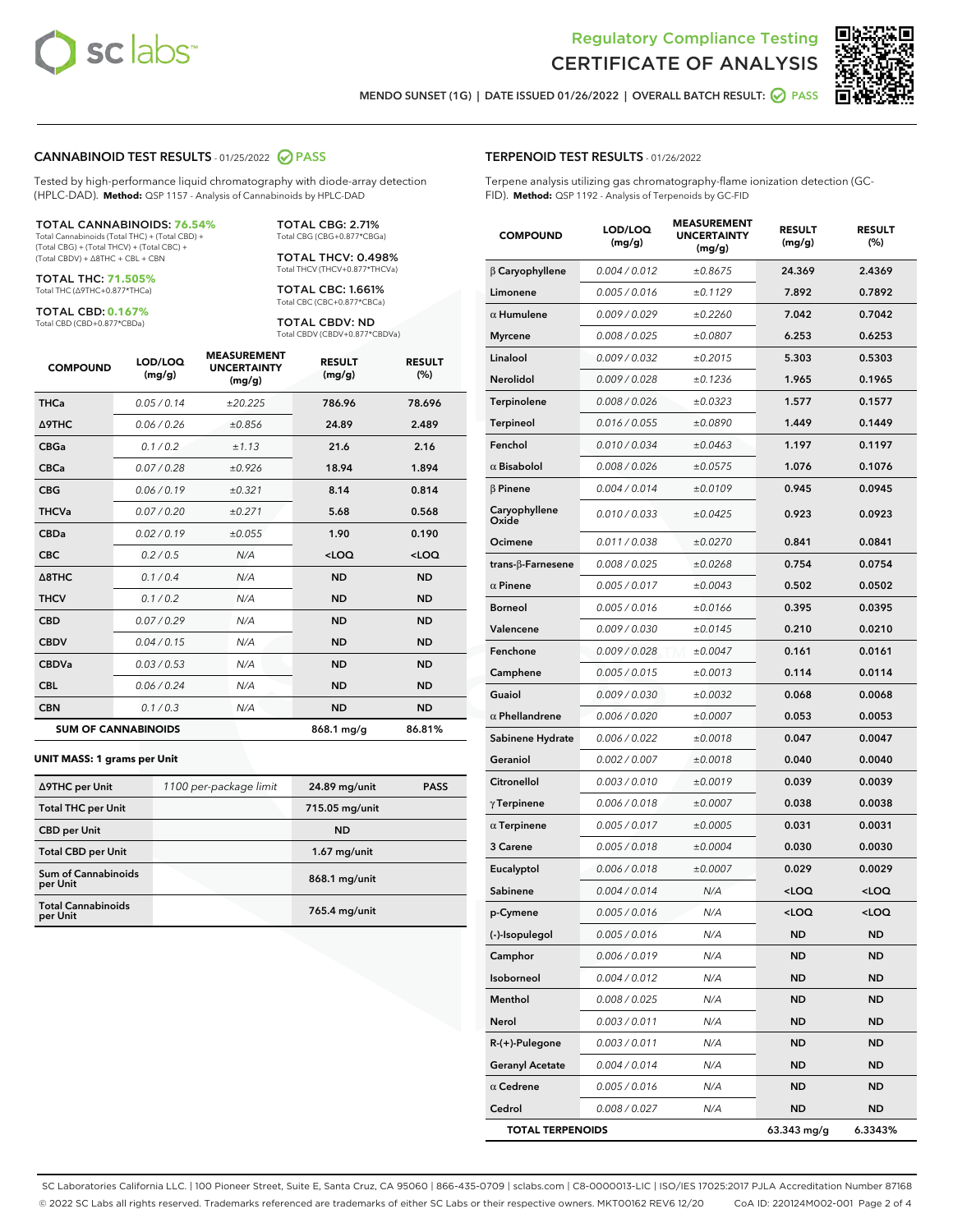



MENDO SUNSET (1G) | DATE ISSUED 01/26/2022 | OVERALL BATCH RESULT: ● PASS

# CATEGORY 1 PESTICIDE TEST RESULTS - 01/25/2022 2 PASS

Pesticide and plant growth regulator analysis utilizing high-performance liquid chromatography-mass spectrometry (HPLC-MS) or gas chromatography-mass spectrometry (GC-MS). \*GC-MS utilized where indicated. **Method:** QSP 1212 - Analysis of Pesticides and Mycotoxins by LC-MS or QSP 1213 - Analysis of Pesticides by GC-MS

| <b>COMPOUND</b>             | LOD/LOQ<br>$(\mu g/g)$ | <b>ACTION</b><br><b>LIMIT</b><br>$(\mu g/g)$ | <b>MEASUREMENT</b><br><b>UNCERTAINTY</b><br>$(\mu g/g)$ | <b>RESULT</b><br>$(\mu g/g)$ | <b>RESULT</b> |
|-----------------------------|------------------------|----------------------------------------------|---------------------------------------------------------|------------------------------|---------------|
| Aldicarb                    | 0.03 / 0.08            | $\geq$ LOD                                   | N/A                                                     | <b>ND</b>                    | <b>PASS</b>   |
| Carbofuran                  | 0.02/0.05              | $\ge$ LOD                                    | N/A                                                     | <b>ND</b>                    | <b>PASS</b>   |
| Chlordane*                  | 0.03 / 0.08            | $\ge$ LOD                                    | N/A                                                     | <b>ND</b>                    | <b>PASS</b>   |
| Chlorfenapyr*               | 0.03/0.10              | $\ge$ LOD                                    | N/A                                                     | <b>ND</b>                    | <b>PASS</b>   |
| Chlorpyrifos                | 0.02 / 0.06            | $\ge$ LOD                                    | N/A                                                     | <b>ND</b>                    | <b>PASS</b>   |
| Coumaphos                   | 0.02 / 0.07            | $\ge$ LOD                                    | N/A                                                     | <b>ND</b>                    | <b>PASS</b>   |
| Daminozide                  | 0.02 / 0.07            | $\ge$ LOD                                    | N/A                                                     | <b>ND</b>                    | <b>PASS</b>   |
| <b>DDVP</b><br>(Dichlorvos) | 0.03/0.09              | $\ge$ LOD                                    | N/A                                                     | <b>ND</b>                    | <b>PASS</b>   |
| Dimethoate                  | 0.03 / 0.08            | $\ge$ LOD                                    | N/A                                                     | <b>ND</b>                    | <b>PASS</b>   |
| Ethoprop(hos)               | 0.03/0.10              | $\ge$ LOD                                    | N/A                                                     | <b>ND</b>                    | <b>PASS</b>   |
| Etofenprox                  | 0.02/0.06              | $\ge$ LOD                                    | N/A                                                     | <b>ND</b>                    | <b>PASS</b>   |
| Fenoxycarb                  | 0.03/0.08              | $\ge$ LOD                                    | N/A                                                     | <b>ND</b>                    | <b>PASS</b>   |
| Fipronil                    | 0.03/0.08              | $\ge$ LOD                                    | N/A                                                     | <b>ND</b>                    | <b>PASS</b>   |
| Imazalil                    | 0.02 / 0.06            | $\ge$ LOD                                    | N/A                                                     | <b>ND</b>                    | <b>PASS</b>   |
| <b>Methiocarb</b>           | 0.02 / 0.07            | $\ge$ LOD                                    | N/A                                                     | <b>ND</b>                    | <b>PASS</b>   |
| Methyl<br>parathion         | 0.03/0.10              | $\ge$ LOD                                    | N/A                                                     | <b>ND</b>                    | <b>PASS</b>   |
| <b>Mevinphos</b>            | 0.03/0.09              | $\ge$ LOD                                    | N/A                                                     | <b>ND</b>                    | <b>PASS</b>   |
| Paclobutrazol               | 0.02 / 0.05            | $\ge$ LOD                                    | N/A                                                     | <b>ND</b>                    | <b>PASS</b>   |
| Propoxur                    | 0.03/0.09              | $\ge$ LOD                                    | N/A                                                     | <b>ND</b>                    | <b>PASS</b>   |
| Spiroxamine                 | 0.03 / 0.08            | $\ge$ LOD                                    | N/A                                                     | <b>ND</b>                    | <b>PASS</b>   |
| <b>Thiacloprid</b>          | 0.03/0.10              | $\ge$ LOD                                    | N/A                                                     | <b>ND</b>                    | <b>PASS</b>   |
|                             |                        |                                              |                                                         |                              |               |

# CATEGORY 2 PESTICIDE TEST RESULTS - 01/25/2022 2 PASS

| <b>COMPOUND</b>          | LOD/LOO<br>$(\mu g/g)$ | <b>ACTION</b><br>LIMIT<br>$(\mu g/g)$ | <b>MEASUREMENT</b><br><b>UNCERTAINTY</b><br>$(\mu g/g)$ | <b>RESULT</b><br>$(\mu g/g)$ | <b>RESULT</b> |  |
|--------------------------|------------------------|---------------------------------------|---------------------------------------------------------|------------------------------|---------------|--|
| Abamectin                | 0.03/0.10              | 0.1                                   | N/A                                                     | <b>ND</b>                    | <b>PASS</b>   |  |
| Acephate                 | 0.02/0.07              | 0.1                                   | N/A                                                     | <b>ND</b>                    | <b>PASS</b>   |  |
| Acequinocyl              | 0.02/0.07              | 0.1                                   | N/A                                                     | <b>ND</b>                    | <b>PASS</b>   |  |
| Acetamiprid              | 0.02/0.05              | 0.1                                   | N/A                                                     | <b>ND</b>                    | <b>PASS</b>   |  |
| Azoxystrobin             | 0.02/0.07              | 0.1                                   | N/A                                                     | <b>ND</b>                    | <b>PASS</b>   |  |
| <b>Bifenazate</b>        | 0.01/0.04              | 0.1                                   | N/A                                                     | <b>ND</b>                    | <b>PASS</b>   |  |
| <b>Bifenthrin</b>        | 0.02/0.05              | 3                                     | N/A                                                     | <b>ND</b>                    | <b>PASS</b>   |  |
| <b>Boscalid</b>          | 0.03/0.09              | 0.1                                   | N/A                                                     | <b>ND</b>                    | <b>PASS</b>   |  |
| Captan                   | 0.19/0.57              | 0.7                                   | N/A                                                     | <b>ND</b>                    | <b>PASS</b>   |  |
| Carbaryl                 | 0.02/0.06              | 0.5                                   | N/A                                                     | <b>ND</b>                    | <b>PASS</b>   |  |
| Chlorantranilip-<br>role | 0.04/0.12              | 10                                    | N/A                                                     | <b>ND</b>                    | <b>PASS</b>   |  |
| Clofentezine             | 0.03/0.09              | 0.1                                   | N/A                                                     | <b>ND</b>                    | <b>PASS</b>   |  |

| <b>COMPOUND</b>               | LOD/LOQ<br>(µg/g) | <b>ACTION</b><br>LIMIT<br>(µg/g) | <b>MEASUREMENT</b><br><b>UNCERTAINTY</b><br>$(\mu g/g)$ | <b>RESULT</b><br>(µg/g) | <b>RESULT</b> |
|-------------------------------|-------------------|----------------------------------|---------------------------------------------------------|-------------------------|---------------|
| Cyfluthrin                    | 0.12 / 0.38       | $\overline{c}$                   | N/A                                                     | <b>ND</b>               | <b>PASS</b>   |
| Cypermethrin                  | 0.11 / 0.32       | $\mathcal{I}$                    | N/A                                                     | <b>ND</b>               | <b>PASS</b>   |
| Diazinon                      | 0.02 / 0.05       | 0.1                              | N/A                                                     | <b>ND</b>               | <b>PASS</b>   |
| Dimethomorph                  | 0.03 / 0.09       | $\overline{2}$                   | N/A                                                     | <b>ND</b>               | <b>PASS</b>   |
| Etoxazole                     | 0.02 / 0.06       | 0.1                              | N/A                                                     | <b>ND</b>               | <b>PASS</b>   |
| Fenhexamid                    | 0.03 / 0.09       | 0.1                              | N/A                                                     | <b>ND</b>               | <b>PASS</b>   |
| Fenpyroximate                 | 0.02 / 0.06       | 0.1                              | N/A                                                     | <b>ND</b>               | <b>PASS</b>   |
| Flonicamid                    | 0.03 / 0.10       | 0.1                              | N/A                                                     | <b>ND</b>               | <b>PASS</b>   |
| Fludioxonil                   | 0.03 / 0.10       | 0.1                              | N/A                                                     | <b>ND</b>               | <b>PASS</b>   |
| Hexythiazox                   | 0.02 / 0.07       | 0.1                              | N/A                                                     | <b>ND</b>               | <b>PASS</b>   |
| Imidacloprid                  | 0.04 / 0.11       | 5                                | N/A                                                     | <b>ND</b>               | <b>PASS</b>   |
| Kresoxim-methyl               | 0.02 / 0.07       | 0.1                              | N/A                                                     | <b>ND</b>               | <b>PASS</b>   |
| <b>Malathion</b>              | 0.03 / 0.09       | 0.5                              | N/A                                                     | <b>ND</b>               | <b>PASS</b>   |
| Metalaxyl                     | 0.02 / 0.07       | $\overline{2}$                   | N/A                                                     | <b>ND</b>               | <b>PASS</b>   |
| Methomyl                      | 0.03 / 0.10       | 1                                | N/A                                                     | <b>ND</b>               | <b>PASS</b>   |
| Myclobutanil                  | 0.03 / 0.09       | 0.1                              | N/A                                                     | <b>ND</b>               | <b>PASS</b>   |
| <b>Naled</b>                  | 0.02 / 0.07       | 0.1                              | N/A                                                     | <b>ND</b>               | <b>PASS</b>   |
| Oxamyl                        | 0.04 / 0.11       | 0.5                              | N/A                                                     | <b>ND</b>               | <b>PASS</b>   |
| Pentachloronitro-<br>benzene* | 0.03/0.09         | 0.1                              | N/A                                                     | ND                      | <b>PASS</b>   |
| Permethrin                    | 0.04 / 0.12       | 0.5                              | N/A                                                     | <b>ND</b>               | <b>PASS</b>   |
| Phosmet                       | 0.03 / 0.10       | 0.1                              | N/A                                                     | <b>ND</b>               | <b>PASS</b>   |
| Piperonylbu-<br>toxide        | 0.02 / 0.07       | 3                                | N/A                                                     | <b>ND</b>               | <b>PASS</b>   |
| Prallethrin                   | 0.03 / 0.08       | 0.1                              | N/A                                                     | <b>ND</b>               | <b>PASS</b>   |
| Propiconazole                 | 0.02 / 0.07       | 0.1                              | N/A                                                     | <b>ND</b>               | <b>PASS</b>   |
| Pyrethrins                    | 0.04 / 0.12       | 0.5                              | N/A                                                     | <b>ND</b>               | <b>PASS</b>   |
| Pyridaben                     | 0.02 / 0.07       | 0.1                              | N/A                                                     | <b>ND</b>               | <b>PASS</b>   |
| Spinetoram                    | 0.02 / 0.07       | 0.1                              | N/A                                                     | <b>ND</b>               | <b>PASS</b>   |
| Spinosad                      | 0.02 / 0.07       | 0.1                              | N/A                                                     | <b>ND</b>               | <b>PASS</b>   |
| Spiromesifen                  | 0.02 / 0.05       | 0.1                              | N/A                                                     | <b>ND</b>               | <b>PASS</b>   |
| Spirotetramat                 | 0.02 / 0.06       | 0.1                              | N/A                                                     | <b>ND</b>               | <b>PASS</b>   |
| Tebuconazole                  | 0.02 / 0.07       | 0.1                              | N/A                                                     | ND                      | <b>PASS</b>   |
| Thiamethoxam                  | 0.03 / 0.10       | 5                                | N/A                                                     | <b>ND</b>               | <b>PASS</b>   |
| Trifloxystrobin               | 0.03 / 0.08       | 0.1                              | N/A                                                     | ND                      | <b>PASS</b>   |

SC Laboratories California LLC. | 100 Pioneer Street, Suite E, Santa Cruz, CA 95060 | 866-435-0709 | sclabs.com | C8-0000013-LIC | ISO/IES 17025:2017 PJLA Accreditation Number 87168 © 2022 SC Labs all rights reserved. Trademarks referenced are trademarks of either SC Labs or their respective owners. MKT00162 REV6 12/20 CoA ID: 220124M002-001 Page 3 of 4